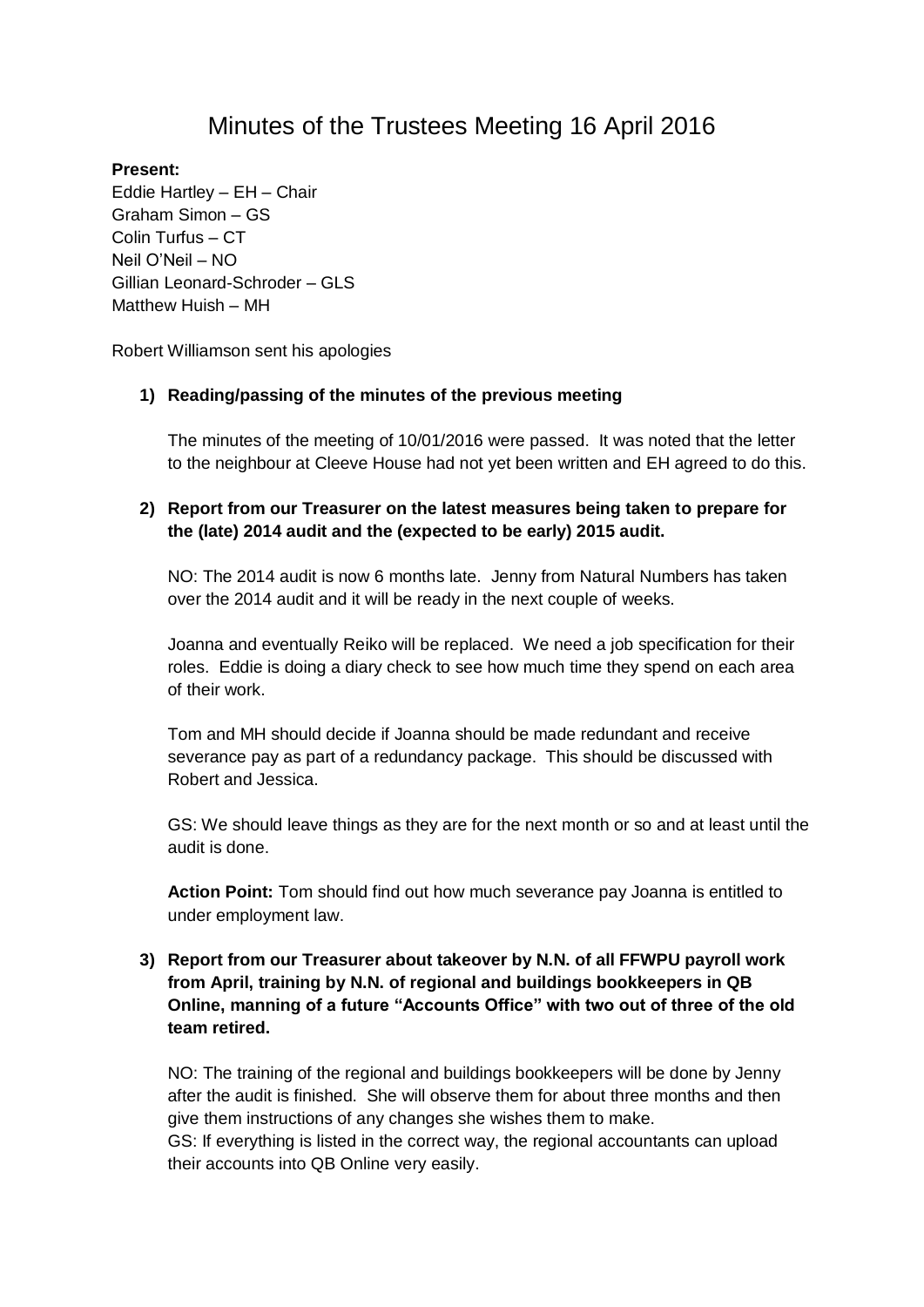The Trustees formally thanked Tom for his continuing efforts.

# **4) Chris Jones' proposal on a financial strategy for investment of liquid funds belonging to the Trust**

Discussion postponed until a future meeting

# **5) Report (MH) on setting up and first convening of the National Council – and ultimately the Budgeting Committee. Next steps**

MH: Tim Read is the chair person of the Council of Communities and he held his first meeting in January at Cleeve House. It was very successful.

The National Council want to meet monthly.

The Budgeting Committee will be up and running soon. The Finance Committee will decide how much money the Budgeting Committee is to receive and the Budgeting Committee will decide how to allocate it.

Each department has to ask for its own budget without knowing how much other departments are asking for. There is a lack of overall vision.

NO: There could be a staff day when all staff members meet to discuss concerns.

# **6) Latest developments (MH) regarding the Nicholls / mobile home issue and overall the future of Cleeve House from 2017 onwards**

EH: It is a priority to meet with the Zs to discuss the future of Cleeve House after they retire. We need to set up a group consisting of i.e. Jonathan Haines, EH, GS and a representative from the National Council.

GS: We could raise money against Cleeve House and renovate it to a high standard so that we can organise school trips and cultural events there.

CT: Our options for dealing with Cleeve House have been limited by the contract with the Zs. Members have a lot of emotional ties to Cleeve House and if it is used for outside purposes, the members should be reassured that they will not lose out and that other venues will be provided for their activities.

GS: The AGM would be a good time to announce the retirement of the Zs to the members.

We need to seek legal advice on how to deal with the Ns. MH should inform Carlo that we are seeking legal advice on this issue and will let them know the outcome. Then the Finance Committee and Simon Rosselli should take over.

**Action Point:** GS to meet with solicitors to get legal position with regard to the Ns.